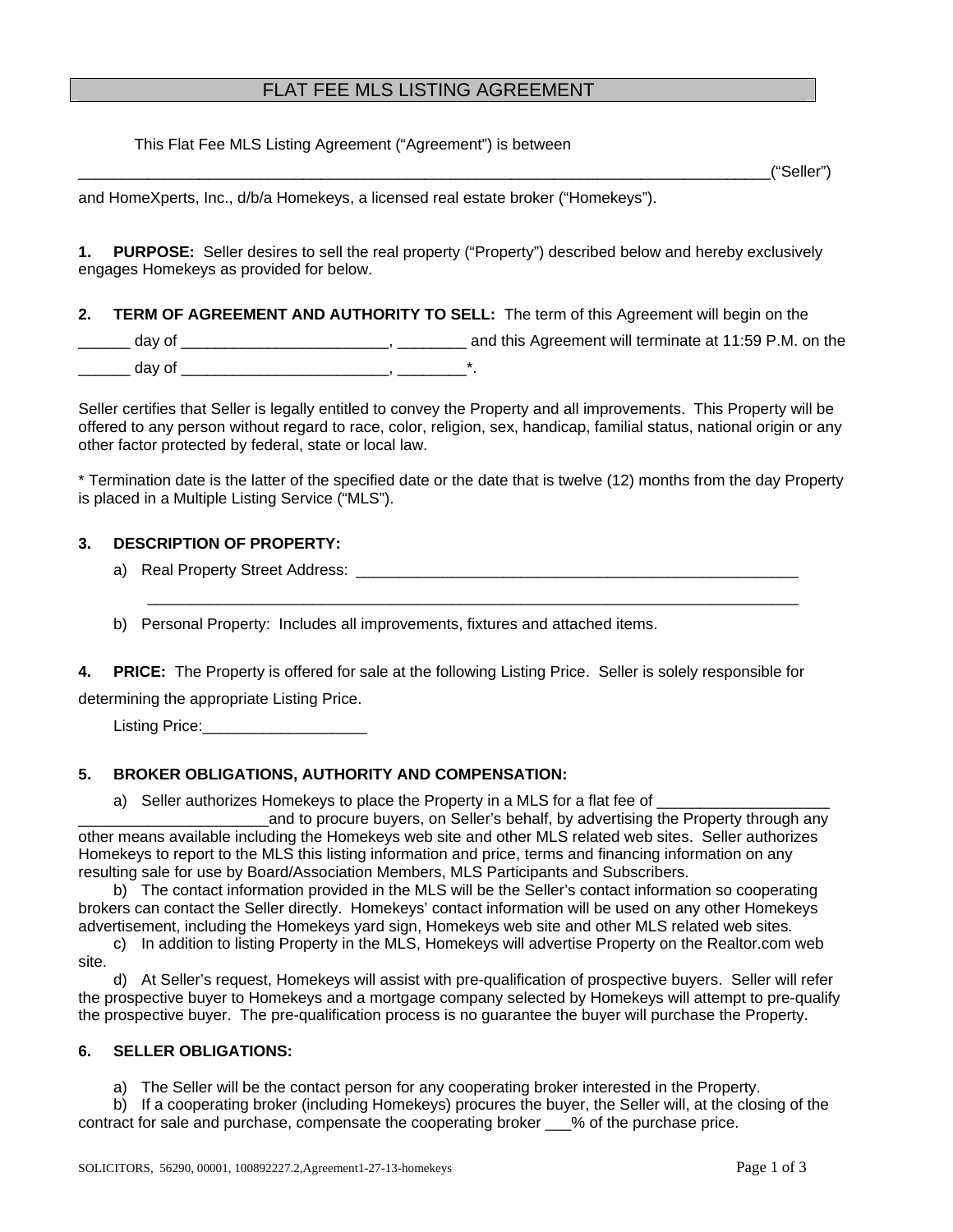c) Seller can sell Property to any buyer not procured by a cooperating broker, in which case no cooperating broker commission is due.

 d) Homekeys depends on Seller's cooperation to avoid penalties or fines that may be imposed by the MLS due to violations of their rules and regulations. To maintain the quality of information provided to the MLS and to avoid penalties or fines that may be charged to Homekeys, Seller agrees to the following:

1) To not advertise the Property at an asking price that is lower than the MLS Listing Price.

 2) To use only a Homekeys yard sign on the Property when a yard sign is not prohibited by any association or governing authority.

 3) To notify Homekeys of any executed contract by providing a copy of the contract for sale and purchase within twenty-four (24) hours following the effective date of the contract.

4) To notify Homekeys of the name and phone number of the settlement agent or attorney.

 5) To notify Homekeys of final closing by providing a copy of the closing settlement statement (HUD-1) within twenty-four (24) hours after the closing of sale.

 e) Seller will notify Homekeys of any changes to the listing. Homekeys will make requested changes as deemed necessary, in Homekeys sole discretion. Seller agrees to execute any necessary forms to effectuate the requested changes. This Agreement includes up to five (5) changes to the listing at no additional charge.

Seller will indemnify Homekeys and hold Homekeys harmless from losses, damages, costs and expenses of any nature, including attorney's fees and from liability to any person that Homekeys incurs because of (1) Seller's negligence, representations, misrepresentations, actions or inactions, (2) the existence of undisclosed material facts about the Property, or (3) a court or arbitration decision that a broker who was not compensated in connection with a transaction is entitled to compensation from Homekeys. In any litigation arising out of this Agreement, the Seller will be responsible for the attorney's fees and court costs of Homekeys as described in this paragraph 6(f). This clause will survive Homekeys performance and the transfer of title.

 g) Seller will make all legally required disclosures, including all facts that materially affect the Property's value and are not readily observable or known by the buyer.

h) Seller represents that the Property is not listed with any other broker.

Seller hereby grants Homekeys the exclusive right to work with and assist Seller with the sale of the Property during the term of this Agreement.

 j) Once the Property is under contract, Seller's Obligations under this Agreement continue through the closing and transfer of Property.

**7. BROKERAGE RELATIONSHIP:** Homekeys will act as a Transaction Broker.

#### **TRANSACTION BROKER NOTICE**

As a transaction broker, Homekeys and its associates provides to you a limited form of representation that includes the following duties:

- 1. Dealing honestly and fairly;
- 2. Accounting for all funds;
- 3. Using skill, care, and diligence in the transaction;
- 4. Disclosing all known facts that materially affect the value of residential real property and are not readily observable to the buyer;
- 5. Presenting all offers and counteroffers in a timely manner, unless a party has previously directed the licensee otherwise in writing;
- 6. Limited confidentiality, unless waived in writing by a party. This limited confidentiality will prevent disclosure that the seller will accept a price less than the asking or listed price, that the buyer will pay a price greater than the price submitted in a written offer, of the motivation of any party for selling or buying property, that a seller or buyer will agree to financing terms other than those offered, or of any other information requested by a party to remain confidential; and
- 7. Any additional duties that are entered into by this or by separate written agreement.

Limited representation means that a buyer or seller is not responsible for the acts of the licensee. Additionally, parties are giving up their rights to the undivided loyalty of the licensee. This aspect of limited representation allows a licensee to facilitate a real estate transaction by assisting both the buyer and the seller, but a licensee will not work to represent one party to the detriment of the other party when acting as a transaction broker to both parties.